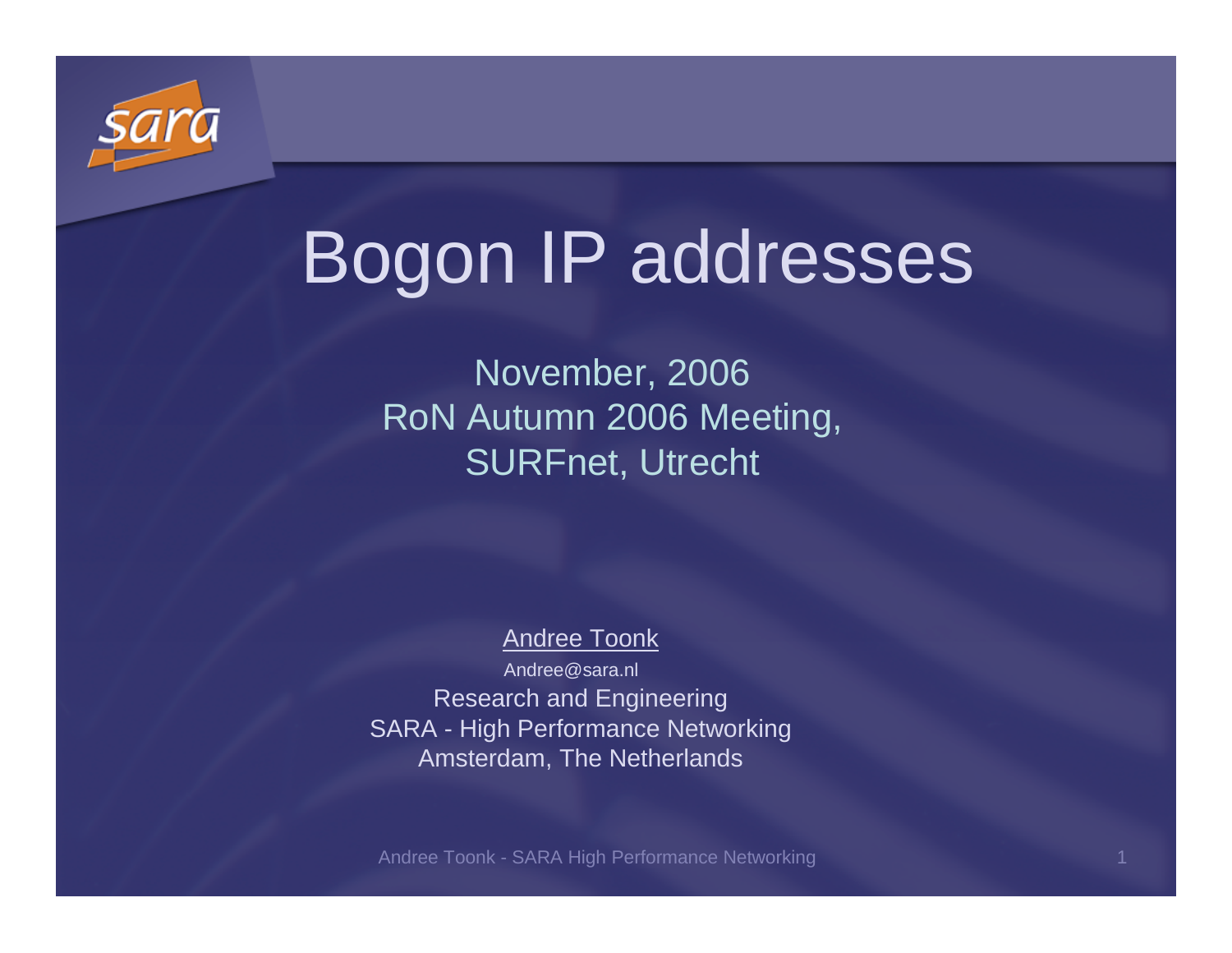



- **What is a Bogon?**
- •**Purpose of this project**
- •**Data sources**
- •**Results**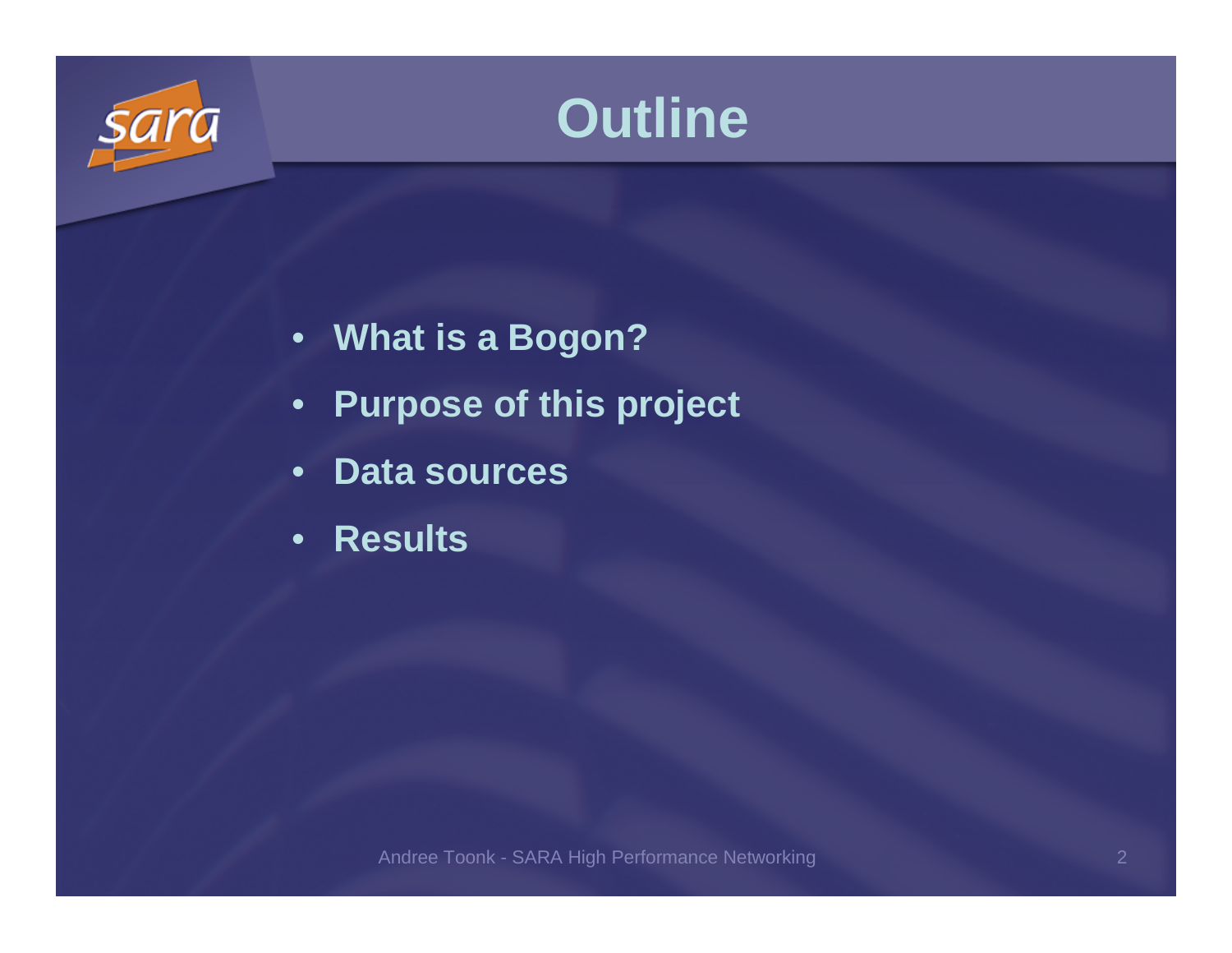### **What is a Bogon?**

- • The use of an address or, more generally a route object, that is not authorized by the entity to which the address, or resource, was originally assigned to:
	- The resource has never been allocated (still in the IANA pool)
	- The resource has been hijacked
	- Incorrect use of special/reserved addresses (RFC 1918 / 3330 )
	- •Resource can be an IP address or an IP range•Resource can be an AS number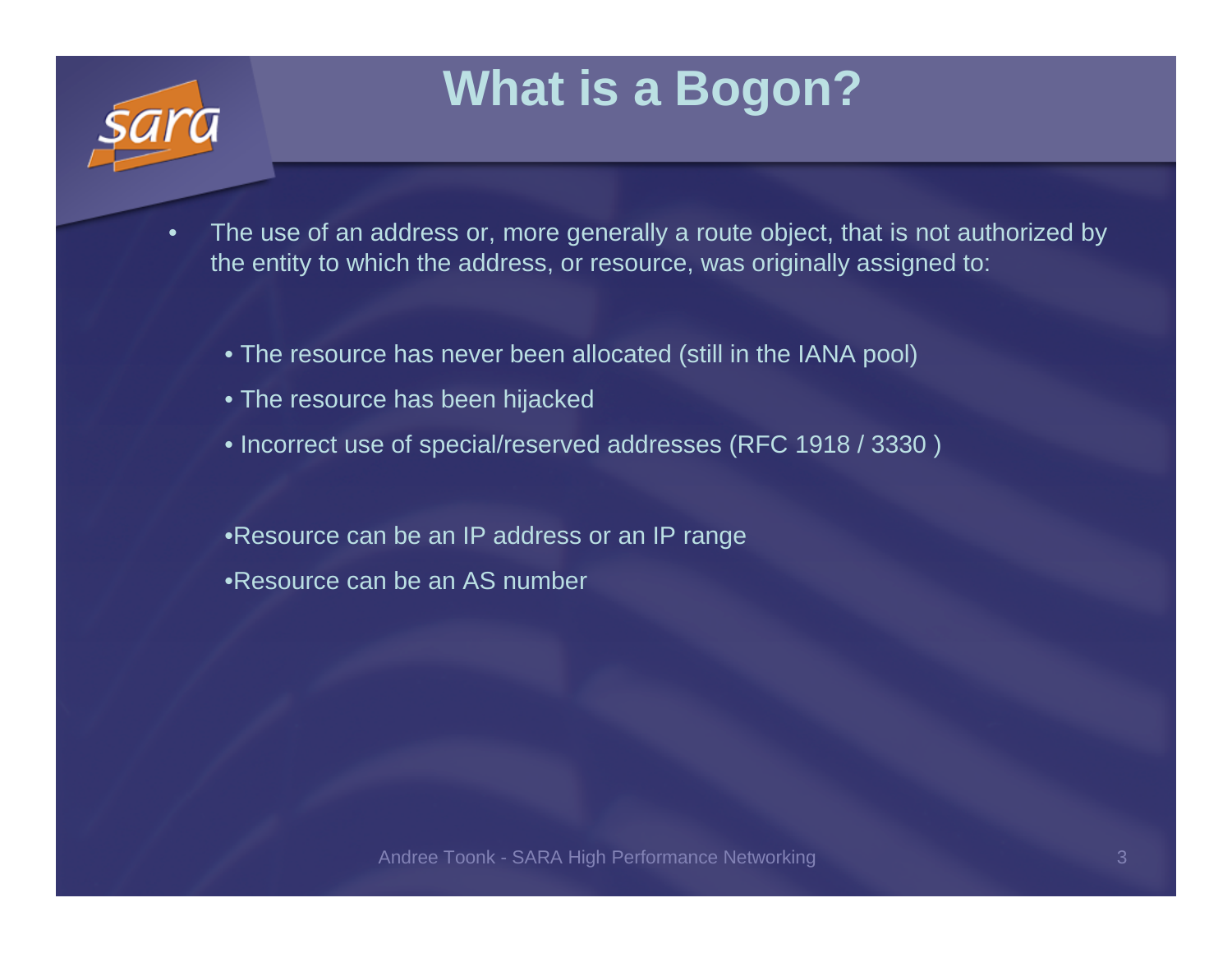## **What is a Bogon?**

- $\bullet$  A few examples :
	- 108.8.180.1 (whois-info: IANA Reserved)
	- 0.66.154.180 (whois-info: IANA Special Use, Please see RFC 3330 )
	- 248.4.49.192 (whois-info: IANA Special Use, Please see RFC 3330 )
	- 94.39.203.54 (whois-info: IANA Reserved)
- • A few examples of bogons in the global routing table (as seen from as1103):
	- 192.168.100.0/24 (whois-info: IANA Special Use, Please see RFC 1918)
	- 198.18.0.0/15 (whois-info: IANA Special Use, Please see RFC 2544)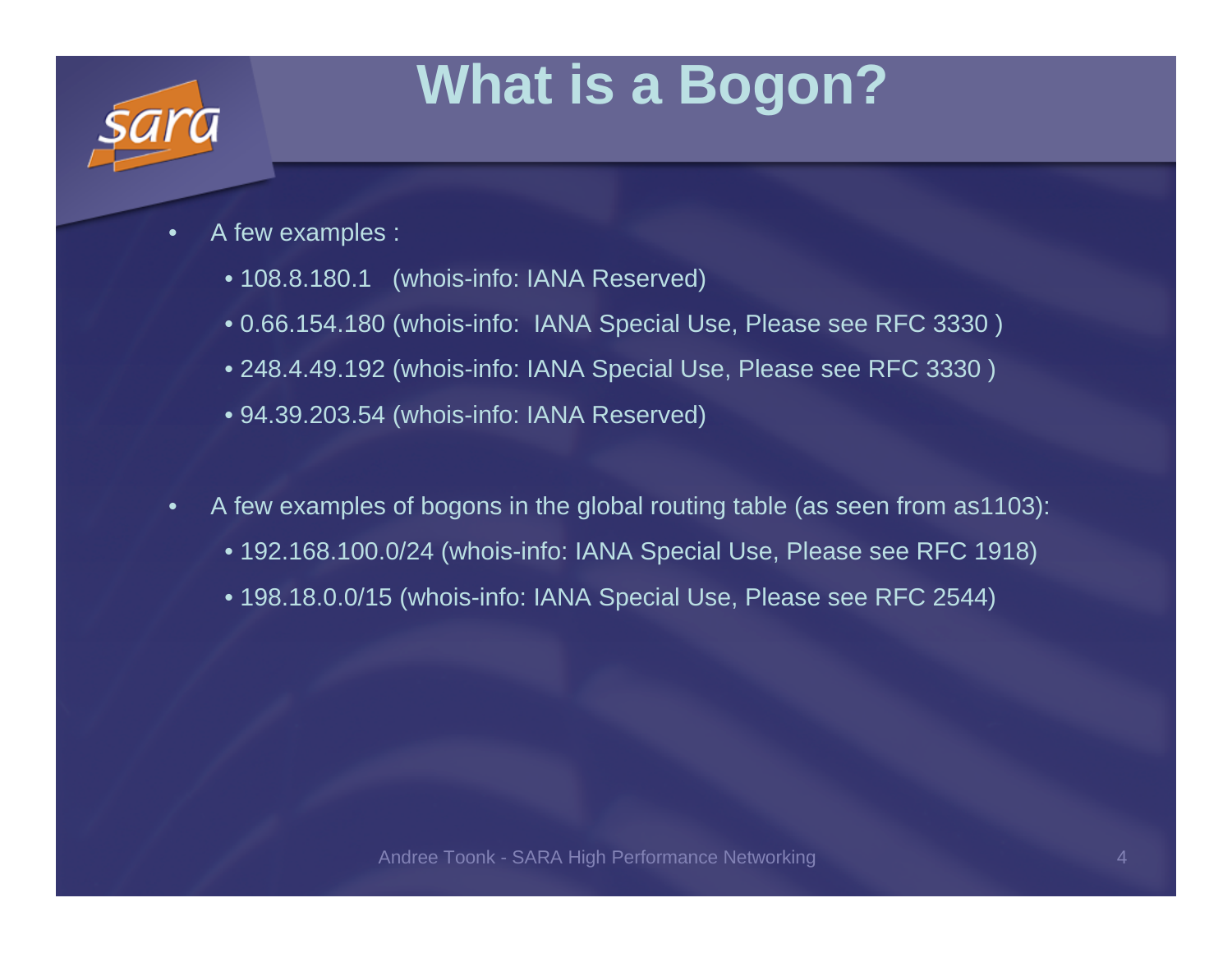

### **Purpose of this project**

- Try to get an understanding of bogon traffic in SURFnet6
- What kind of traffic is this?
- Why is it out there?
- Are there specific trends?
- What's the impact?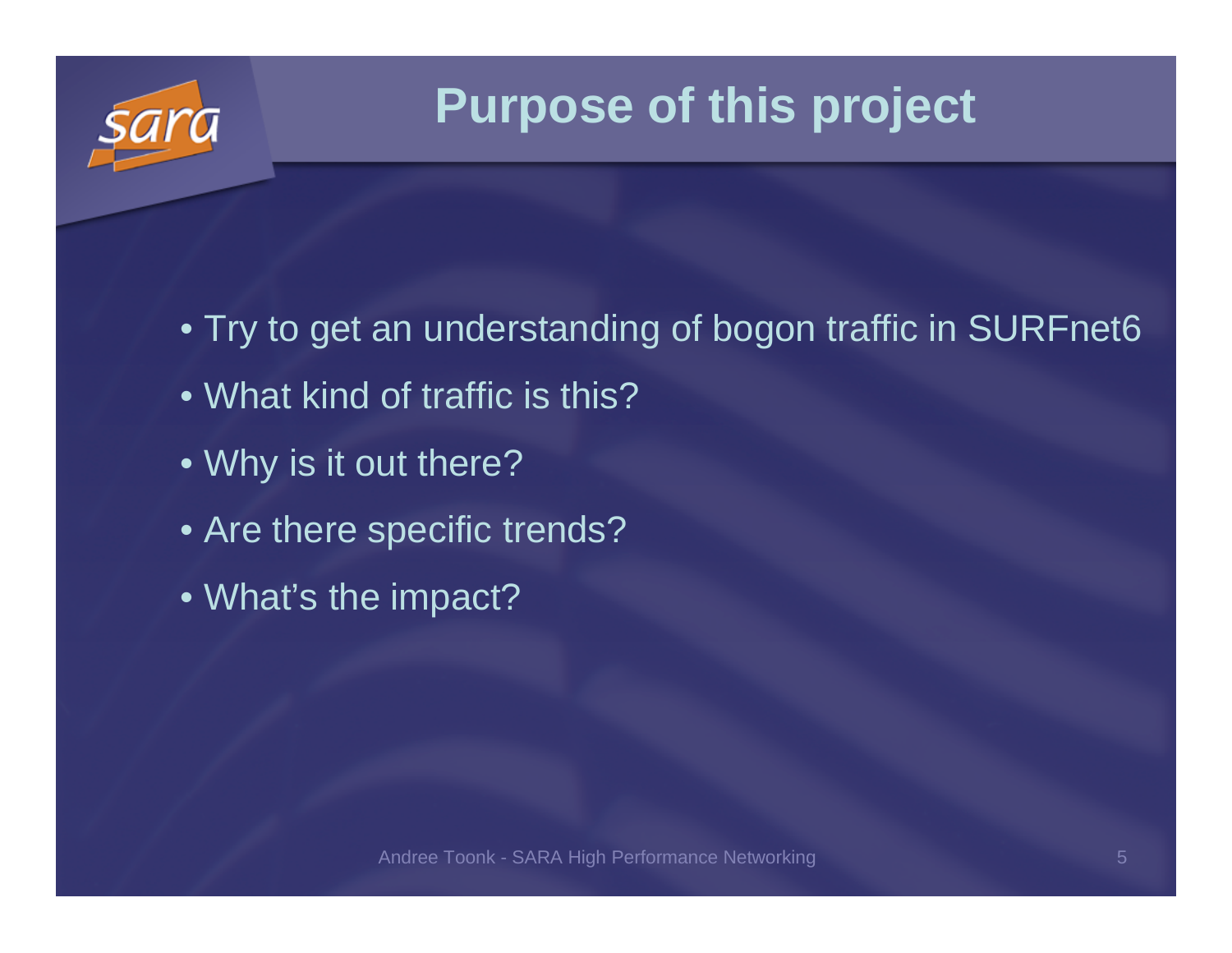### **Data sources**

### • **Netflow data**

 • FLOW recv\_time 2006-10-25T01:32:37.462073 proto 17 tcpflags 10 tos 00 agent [127.0.0.1] src [**37.119.130.130**]:30734 dst [x.x.x.x]:1026 packets 1 octets 533

### • **IP routing tables**

Asd001A-XSR03[Ford]#show ip route

<SNIP>

B **198.18.0.0/15**

 via 67.17.162.205 [d:20 m:2503] and 208.49.125.49and 208.49.224.21

### • **Email**

• Received: from craftsperson.conceptiongalen@anjungcafe.net ([**248.168.128.16**]) by iu6-f00.conceptiongalen@anjungcafe.net with Microsoft SMTPSVC(5.0.1397.2276)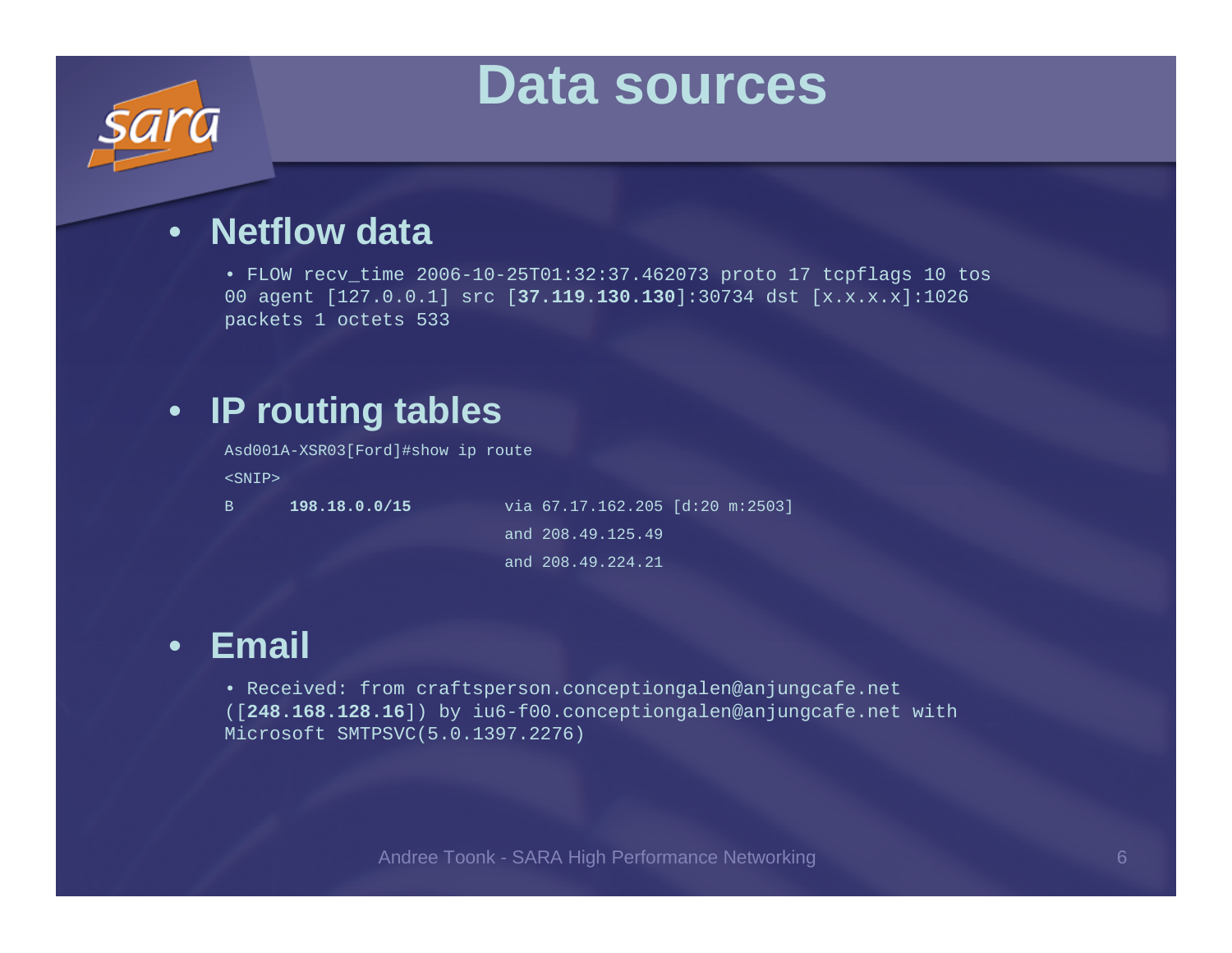

- • **86.271.118 flows in the database**
	- •**2869 IPv6 flows**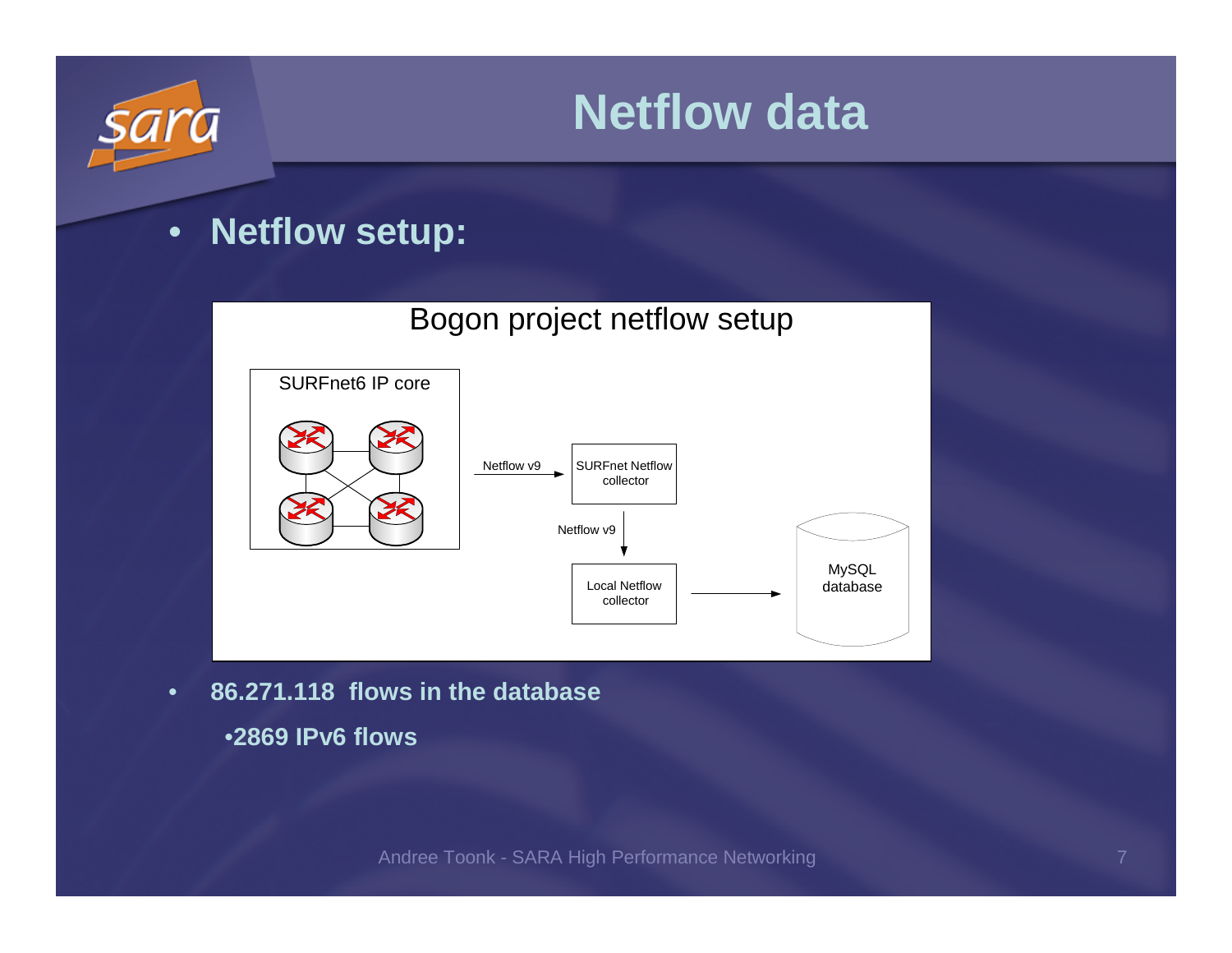

### **IPV6 SOURCE BOGONS:**

| total inet6 src bogons              | 331            |        |
|-------------------------------------|----------------|--------|
| 2010:105:1::1                       | 222            | 67%    |
| 2010:105:1::3                       | 42             | $13\%$ |
| 3ffe:26ff:b:1::4                    | 16             | $5\%$  |
| 3ffe:26ff:b:1::2                    | 8              | $2\%$  |
| 3ffe:505:9:0:202:55ff:fe2d:40c3     | $\overline{4}$ | $1\%$  |
| 3ffe:8010:2c::1                     | 4              | $1\%$  |
| 3ffe:4013:2105:1::3                 | 4              | $1\%$  |
| 2010:105:1::2                       | 4              | $1\%$  |
| 2010:5:2:1::21                      | 3              | $1\%$  |
| 3ffe:82f0:3007:1:211:43ff:feeb:6d6c | 3              | $1\%$  |

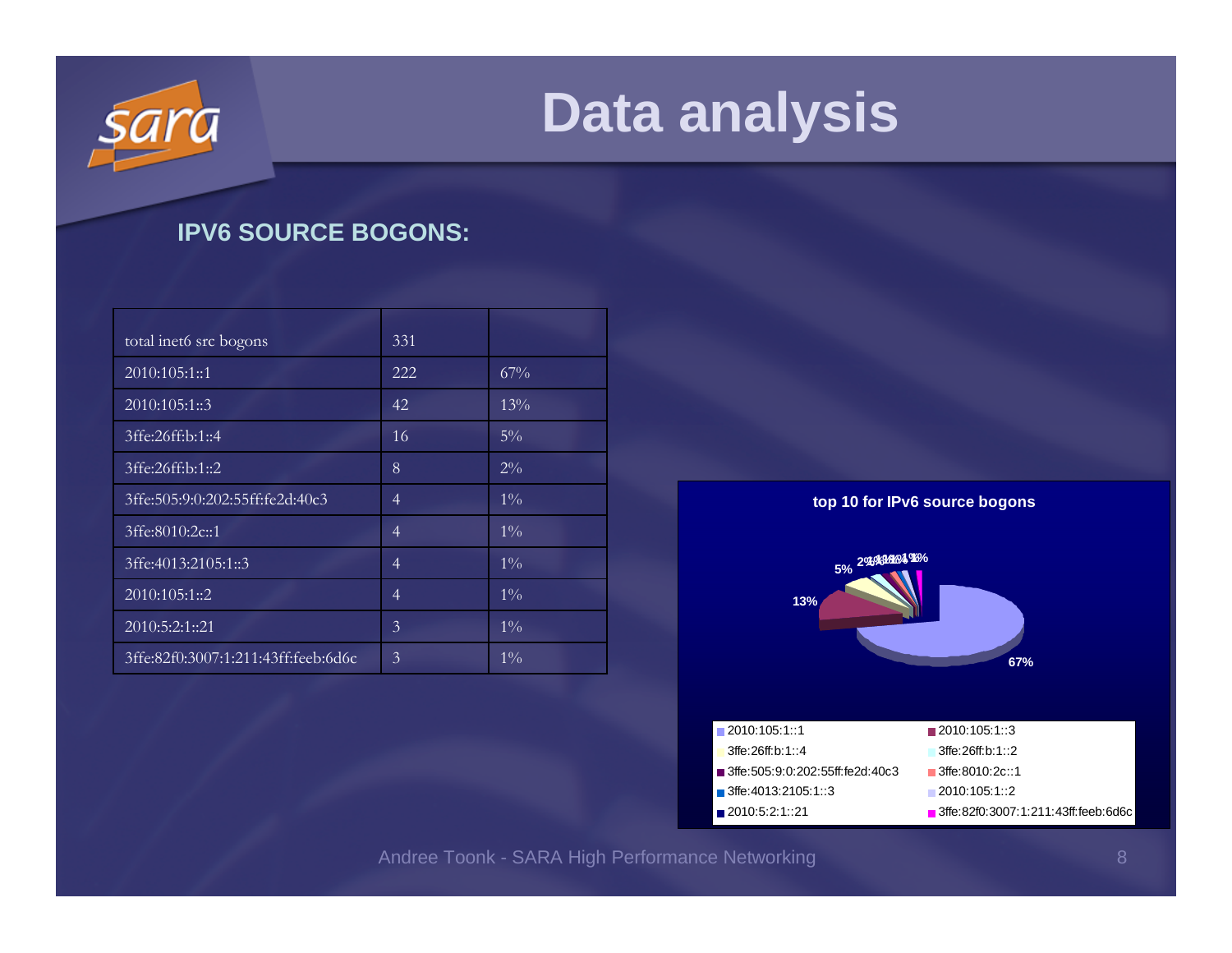

### **IPV6 DESTINATION BOGONS:**

| total inet6 dst bogons                | 354            |        |
|---------------------------------------|----------------|--------|
| 2010:104::2                           | 222            | 63%    |
| 2010:108:3:3:2                        | 42             | $12\%$ |
| 3ffe:808:0:6240::47                   | 29             | $8\%$  |
| 3ffe:26ff:b:1::4                      | 15             | $4\%$  |
| 3ffe:805::2d0:b7ff:fee8:c4d9          | 11             | $3\%$  |
| 3ffe:808:0:6400::d3                   | 4              | $1\%$  |
| 2010:108::2                           | $\overline{4}$ | $1\%$  |
| 3ffe:26ff:b:1::2                      | 2              | $1\%$  |
| 3ffe:8041:2:1:290:27ff:fe43:121f      | 2              | $1\%$  |
| 3ffe:8114:2000:bf0:2e0:18ff:fe23:cece | 2              | $1\%$  |

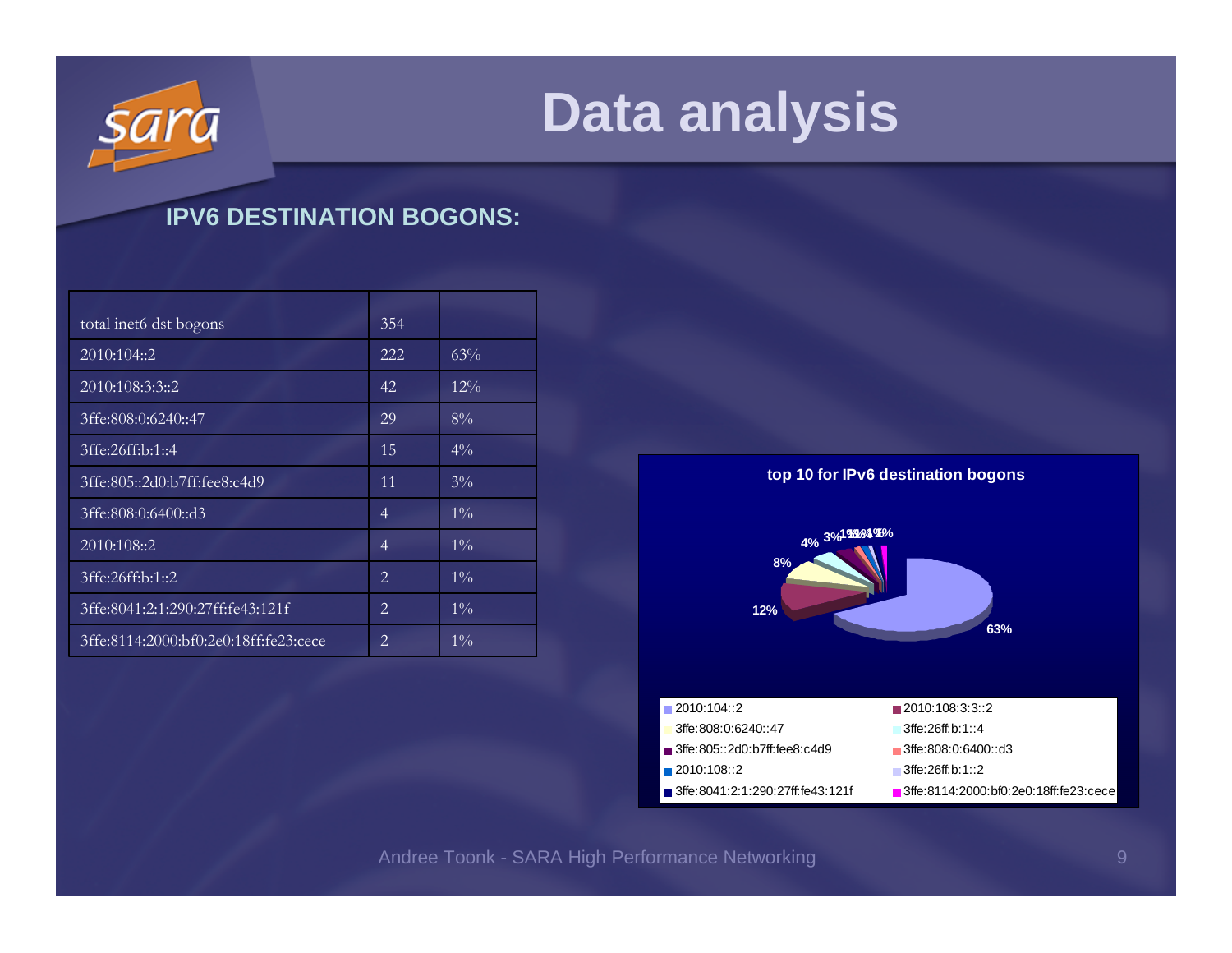### **IPV4 SOURCE BOGONS:**

| total inet4 src bogons | 879346 |       |
|------------------------|--------|-------|
| 192.168.10.190         | 28496  | $3\%$ |
| 10.255.255.10          | 24742  | $3\%$ |
| 225.230.230.234        | 11283  | $1\%$ |
| 10.160.36.30           | 9303   | $1\%$ |
| 172.21.60.33           | 8935   | $1\%$ |
| 0.0.0.0                | 5629   | $1\%$ |
| 10.239.20.31           | 3453   | $0\%$ |
| 172.30.11.247          | 3436   | $0\%$ |
| 192.168.0.1            | 3436   | $0\%$ |
| 192.168.0.5            | 3189   | $0\%$ |

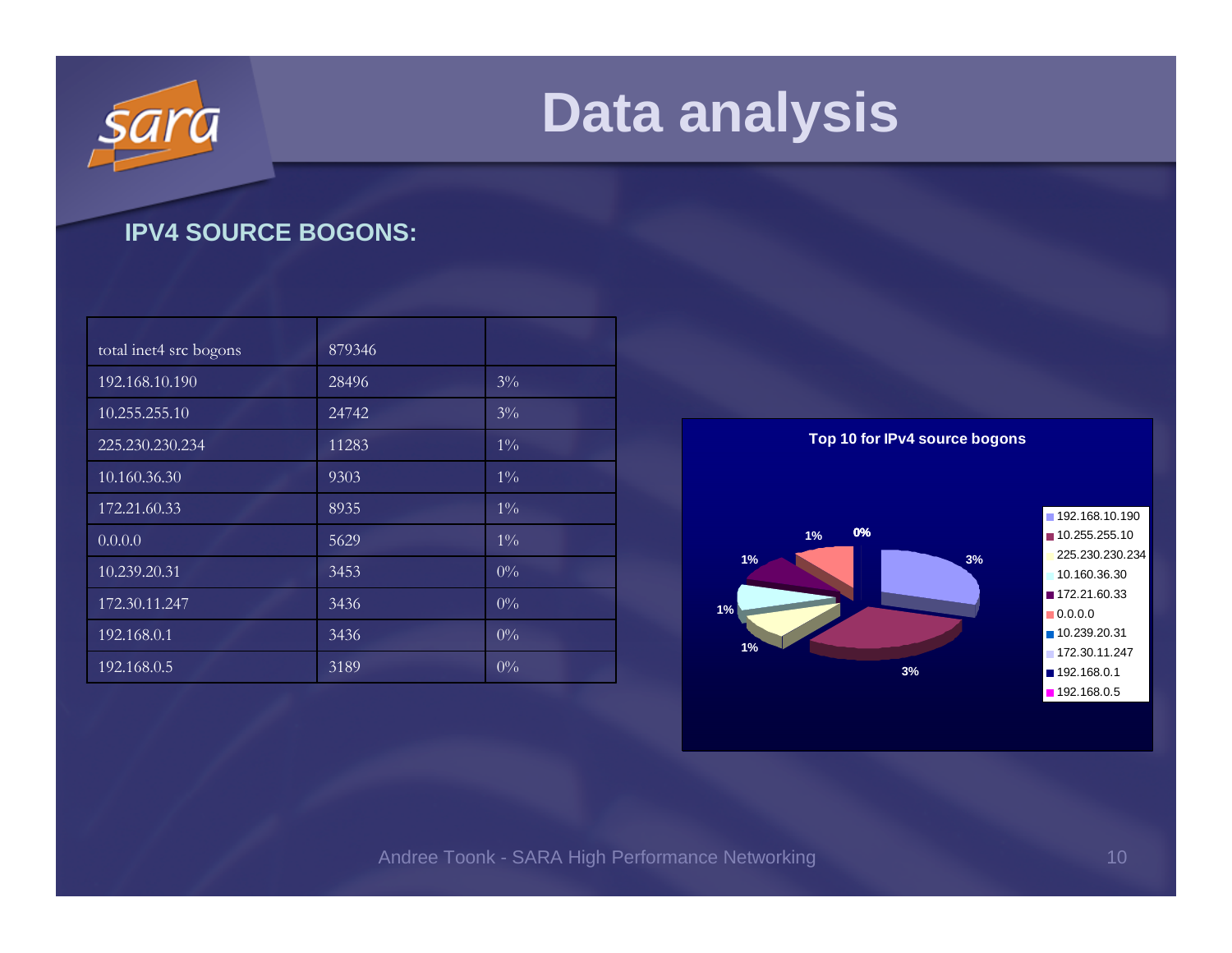

### IPv4 destination bogons:

| total inet4 dst bogons | 8810639 |       |
|------------------------|---------|-------|
| 192.168.5.44           | 295952  | $3\%$ |
| 192.168.1.100          | 185604  | $2\%$ |
| 10.10.10.10            | 132595  | $2\%$ |
| 192.168.1.1            | 128589  | $1\%$ |
| 192.168.1.101          | 121880  | $1\%$ |
| 192.168.0.1            | 104168  | $1\%$ |
| 192.168.1.2            | 102536  | $1\%$ |
| 192.168.123.254        | 93804   | $1\%$ |
| 1.0.0.0                | 86757   | $1\%$ |
| 10.0.0.2               | 74964   | $1\%$ |



Andree Toonk - SARA High Performance Networking 11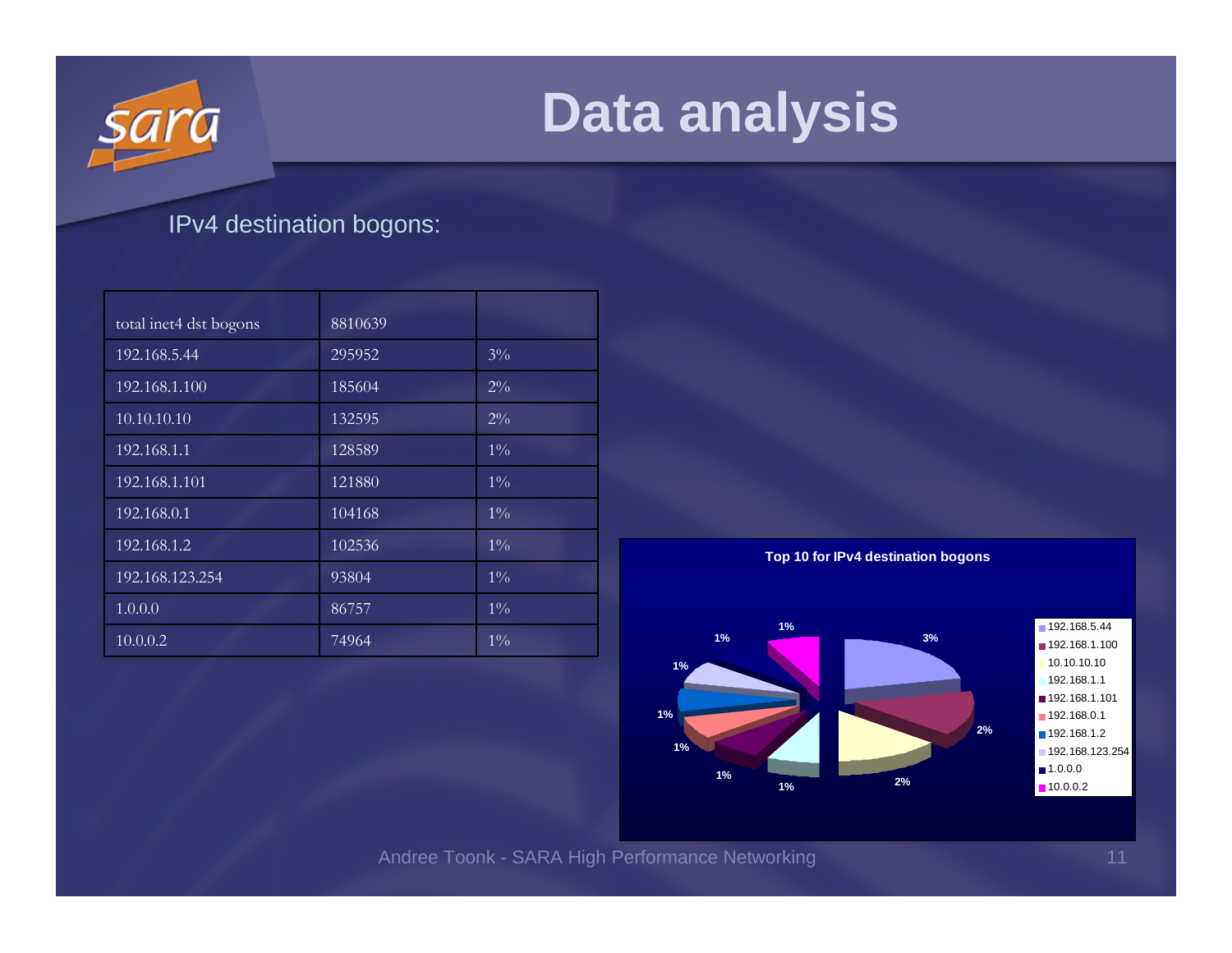

### **EXCLUDE RFC1918 SPACE**

| total inet4 source<br>bogons | 609983 |             |
|------------------------------|--------|-------------|
| 225.230.230.234              | 11283  | 1,8497%     |
| 0.0.0.0                      | 5629   | $0.9221\%$  |
| 102.139.220.86               | 2532   | $0.4150\%$  |
| 103.98.49.43                 | 2082   | $0.3413\%$  |
| 169.254.25.129               | 724    | 0.1186%     |
| 95.15.183.16                 | 512    | 0.0839%     |
| 113.243.164.146              | 480    | 0.0786%     |
| 187.158.237.73               | 479    | $0.07852\%$ |
| 95.228.151.137               | 468    | 0.07672%    |
| 169.254.27.20                | 370    | $0.06065\%$ |

| total inet4<br>destination bogons | 4628675 |            |
|-----------------------------------|---------|------------|
| 1.0.0.0                           | 116469  | $2,5162\%$ |
| 1.1.1.2                           | 65501   | 1,4151%    |
| 112.5.145.124                     | 61854   | 1,3363%    |
| 1.1.1.1                           | 58585   | $1,2656\%$ |
| 169.254.2.2                       | 36909   | 0,7974%    |
| 234.5.6.7                         | 32904   | 0,7109%    |
| 112.5.144.124                     | 18576   | 0,4013%    |
| 39.123.0.0                        | 17519   | 0,3785%    |
| 169.254.254.229                   | 16962   | $0,3665\%$ |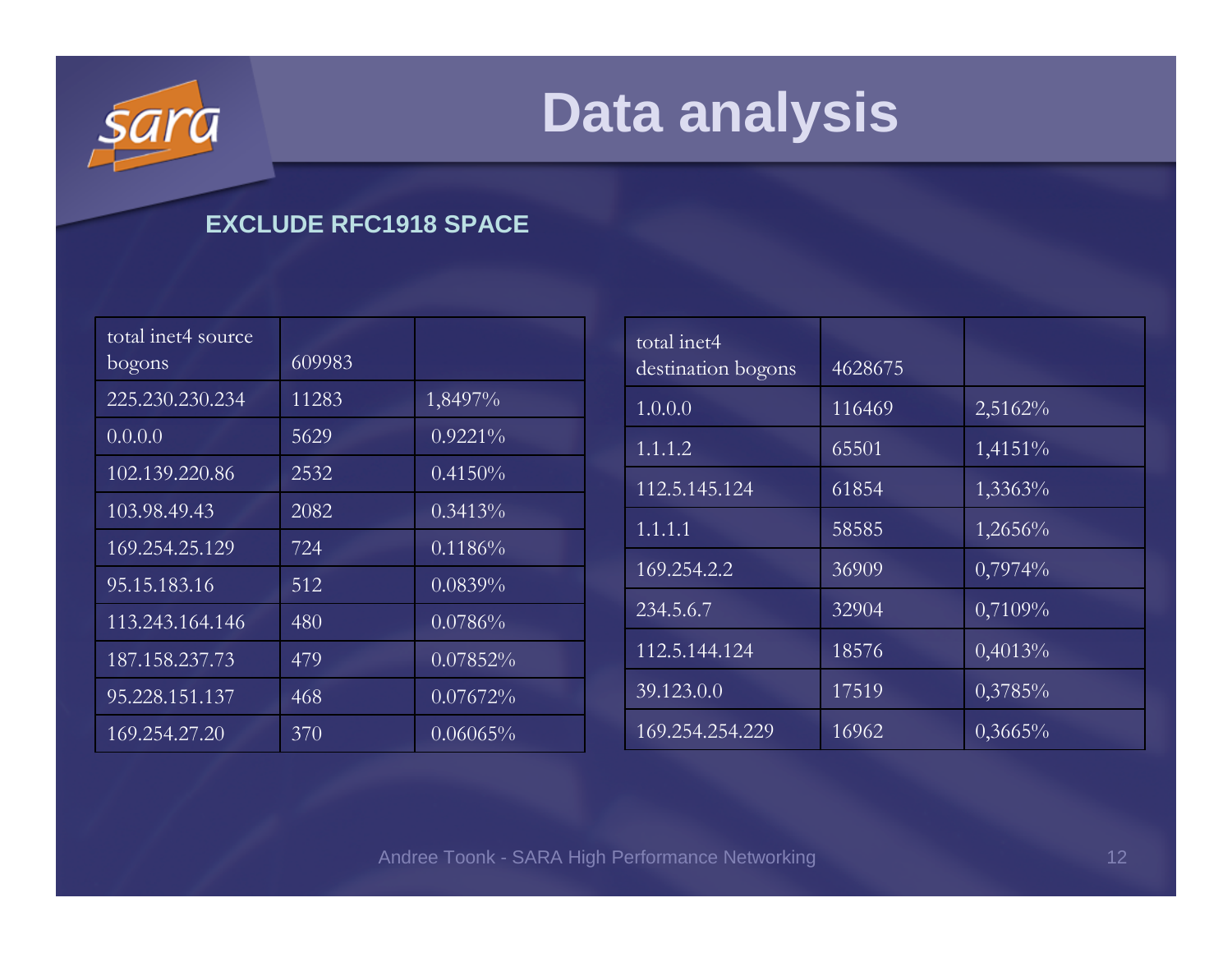

### **Protocol analysis**

| protocol        | count    | Percentage<br>$(\%)$ |
|-----------------|----------|----------------------|
| <b>TCP</b>      | 15286587 | 63,31844             |
| <b>UDP</b>      | 7698538  | 31,88805             |
| <b>ICMP</b>     | 1151370  | 4,76908              |
| IPv6 Hop-by-Hop | 2958     | 0,01225              |
| <b>PIM</b>      | 1342     | 0,00556              |
| IPv6            | 994      | 0,00412              |
| <b>GRE</b>      | 307      | 0,00127              |
| <b>ESP</b>      | 256      | 0,00106              |
| IPv6-ICMP       | 25       | 0,00010              |
| <b>RSVP</b>     | 9        | 0,00004              |
| <b>IGMP</b>     | 6        | 0,00002              |
| <b>OSPF</b>     | 1        | 0,00000              |

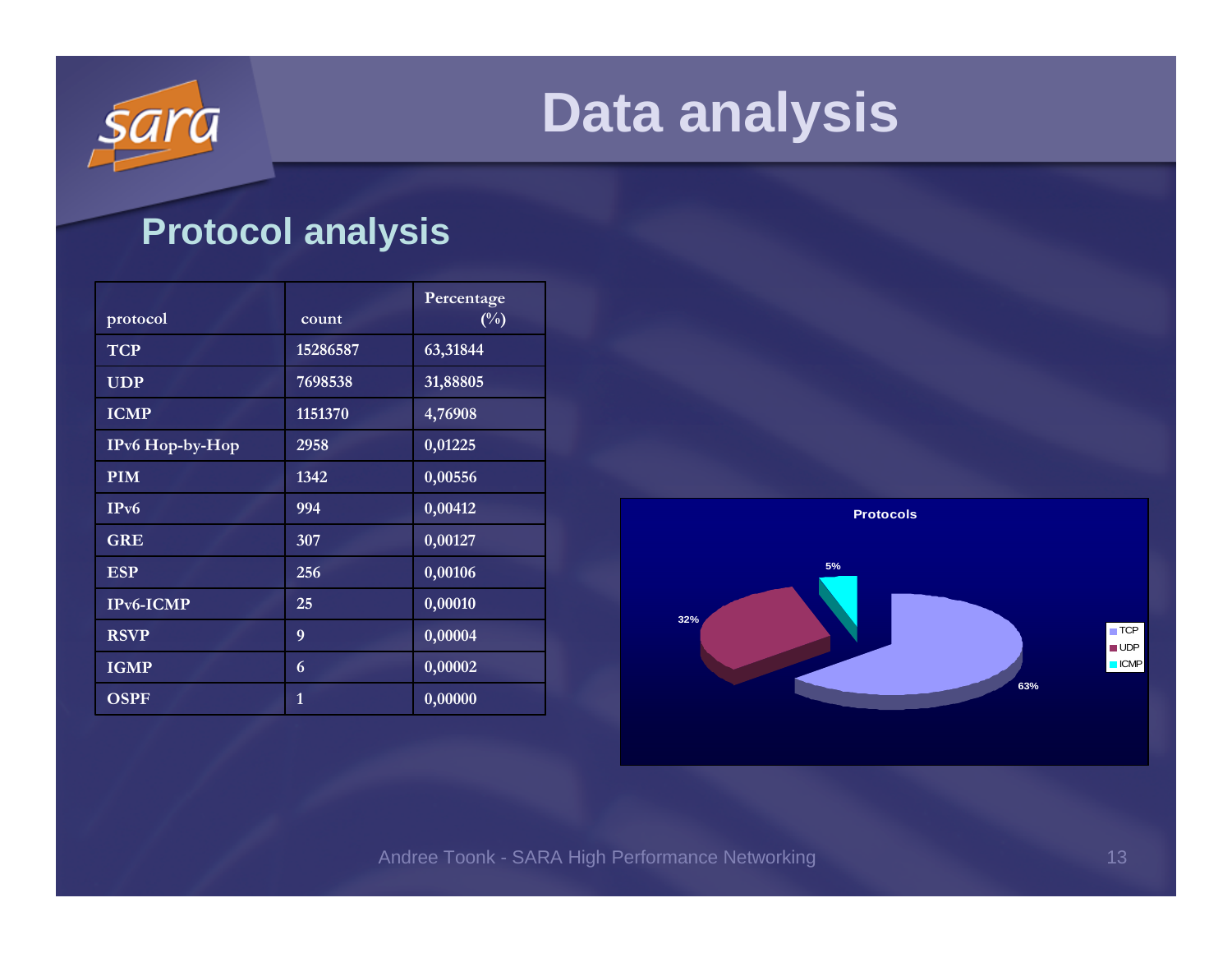

### **Protocol analysis**

•Protocol '0' is IPv6 Hop-by-Hop Option [RFC1883]

•However, these are not Ipv6 addresses



| proto | srcip                               | dstip                               | count |
|-------|-------------------------------------|-------------------------------------|-------|
|       | IPv4 unicast address 1              | 108.122.0.0                         | 2948  |
|       | IP <sub>v</sub> 4 unicast address 2 | 97.87.6.0                           | 5     |
|       | IPv4 unicast address 3              | 94.157.6.0                          | 2     |
|       | IPv4 unicast address 4              | 109.171.6.0                         |       |
|       | 192.168.0.2                         | IP <sub>v</sub> 4 unicast address 5 |       |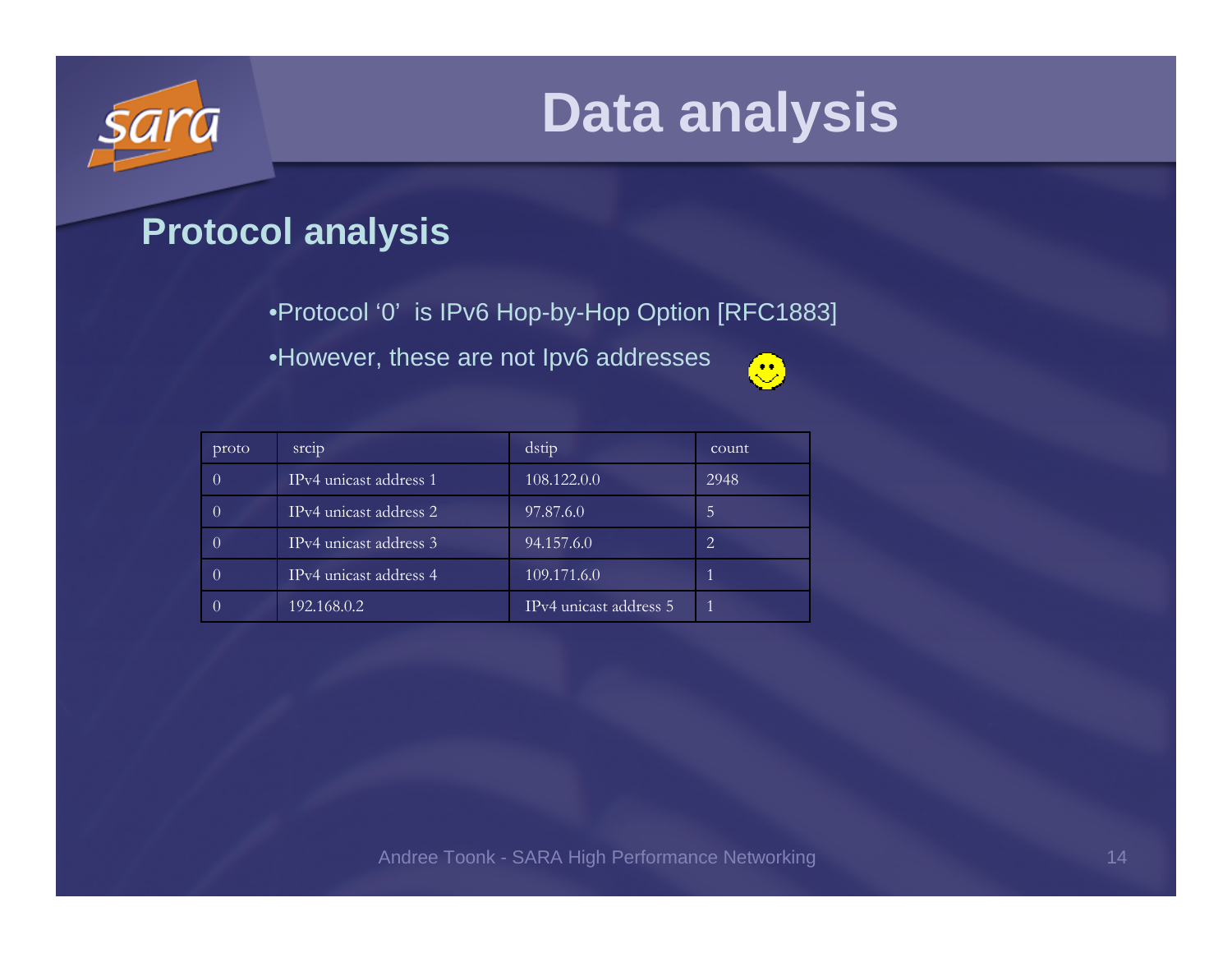

### **Protocol analysis**

- $\bullet$ Observed more interesting things:
- 1. Packets with protocol number 4 > IP in IP (encapsulation) [RFC2003]
	- • However these had IPv6 addresses in the outer IP header, RFC explicitly says: Version 4
- 2 Multiple packets with protocol numbers that are not assigned yet:
	- Protocol: 201
	- Protocol: 207
	- Protocol: 242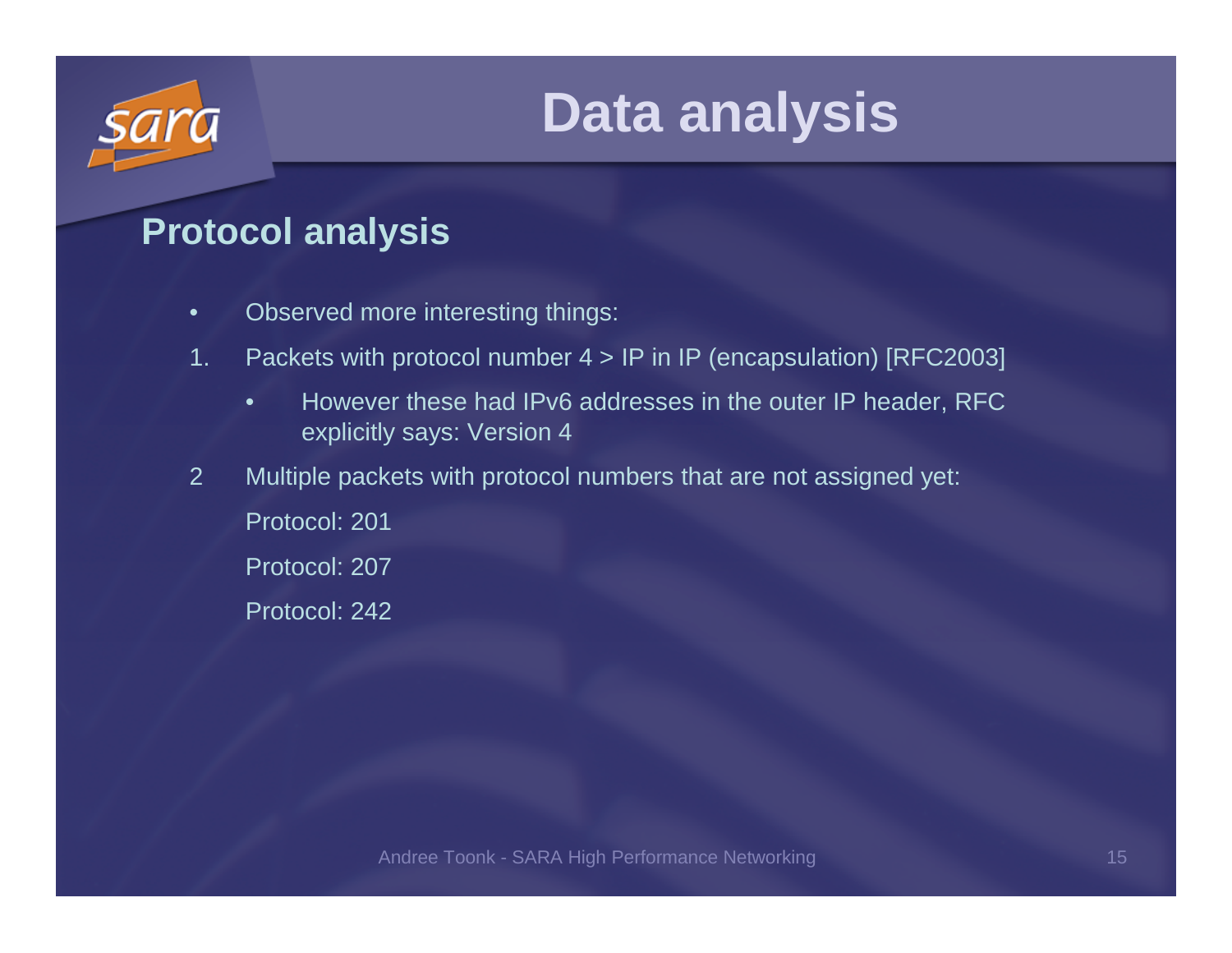

## **Routing table analysis**

Checked global routing tables for bogons:

- •Checked on the SURFnet border routers
- •Checked on route-views.routeviews.org

Result: there are always a few bogons in the routing table

Let's look at an example:

andree@kahn:~/projects\$ perl bogon-routing-table.pl SN6routing-table-23-nov-ford.txt

| 0.0.0.0/0                   | 0.0.0.0/8      |
|-----------------------------|----------------|
| 127.0.0.0/8                 | 127.0.0.0/8    |
| 192.168.100.0/24            | 192.168.0.0/16 |
| 198.18.0.0/15               | 198.18.0.0/15  |
| number of prefixes = 203799 |                |

number of prefixes with bogon = 4percentage of prefixes with bogon = 0.002%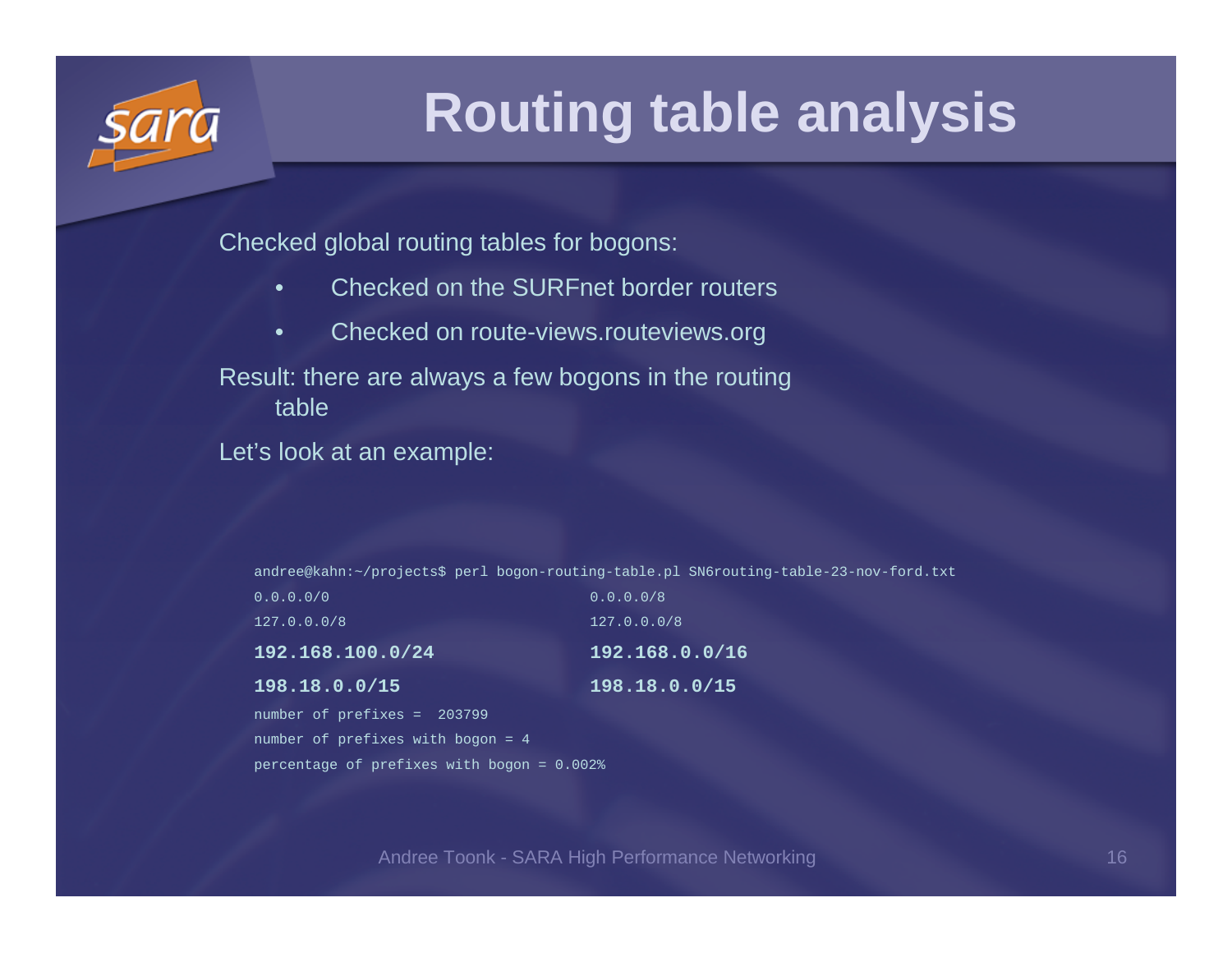

### **Routing table analysis**

#### **Closer look at: 192.168.100.0/24**

**BOFH:~# fping -g 192.168.100.0/24**

**192.168.100.1 is alive**

**192.168.100.2 is alive**

•**BOFH:~# traceroute-nanog -A -I icmp -n 192.168.100.1** •**traceroute to 192.168.100.1 (192.168.100.1), 64 hops max, 28 byte packets** • **1 145.89.193.250 [AS1103] 0 ms 0 ms 0 ms** • **2 145.89.1.41 [AS1103] 1 ms 1 ms 1 ms** • **3 145.145.16.5 [AS1103] 2 ms 2 ms 3 ms** • **4 145.145.80.10 [AS1103] 2 ms 2 ms 3 ms** • **5 195.69.144.94 [AS1200] 2 ms 2 ms 2 ms** • **6 63.223.28.161 [AS19151] 91 ms 91 ms 91 ms** • **7 63.223.28.201 [AS19151] 91 ms 91 ms 91 ms** • **8 63.223.28.141 [AS19151] 94 ms 94 ms 95 ms** • **9 63.223.0.65 [AS19151] 123 ms 121 ms 124 ms** •**10 63.223.20.53 [AS19151] 173 ms 173 ms 173 ms**•**11 66.186.192.94 [AS19654] 173 ms 173 ms 174 ms**•**12 63.223.30.134 [AS19151] 165 ms 165 ms 165 ms**•**13 192.168.100.1 [<NONE>] 165 ms 165 ms 165 ms**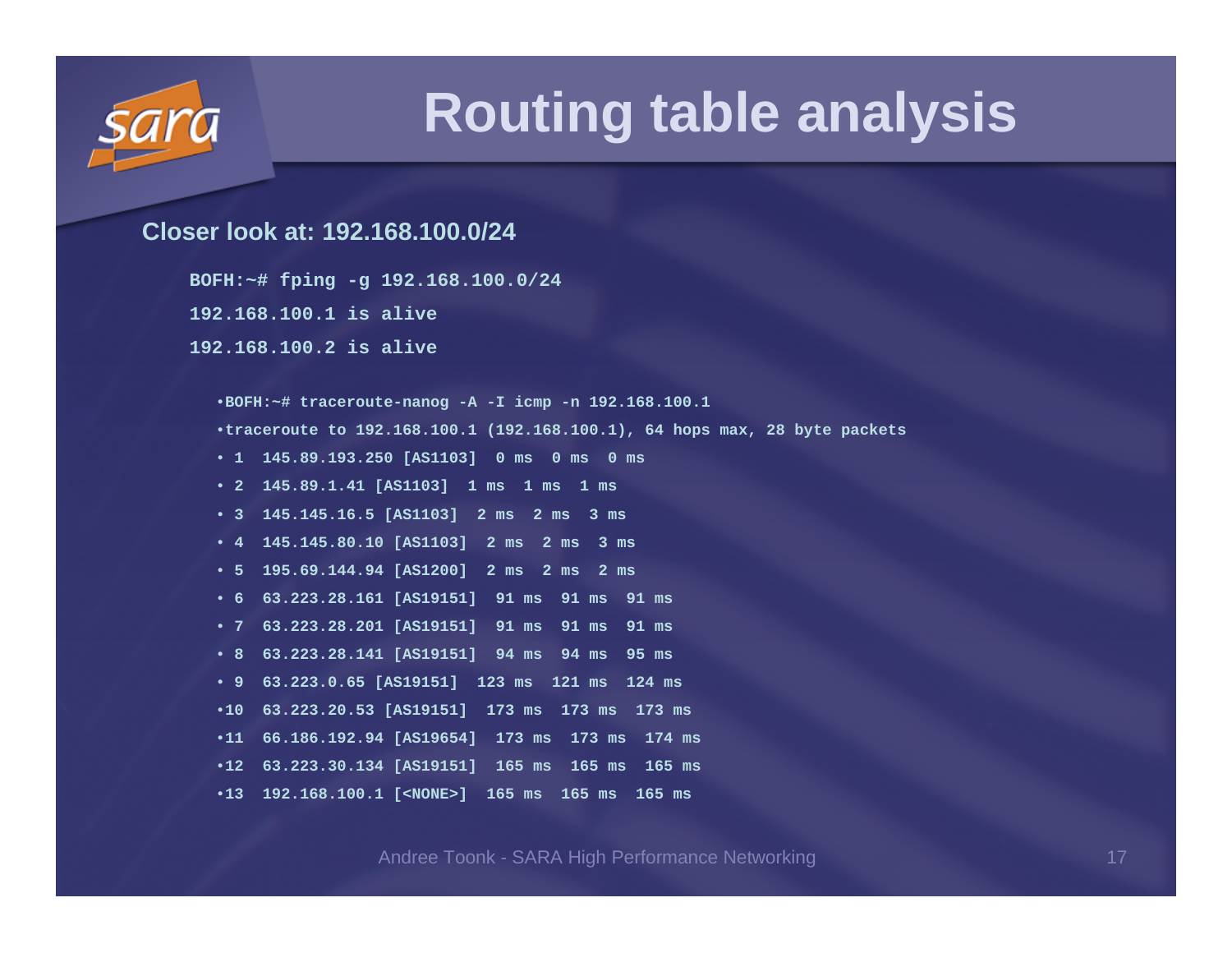#### $\bullet$ Idea: Bogons and spammers…

- 1. Advertise a bogon prefix with BGP
- 2. Send spam email
- 3. Withdraw prefix

Result: Difficult to find the spammer afterwards.

The Question is:

"is this really happening..?"

•The Answer is:

minimal proof found in the netflow data.

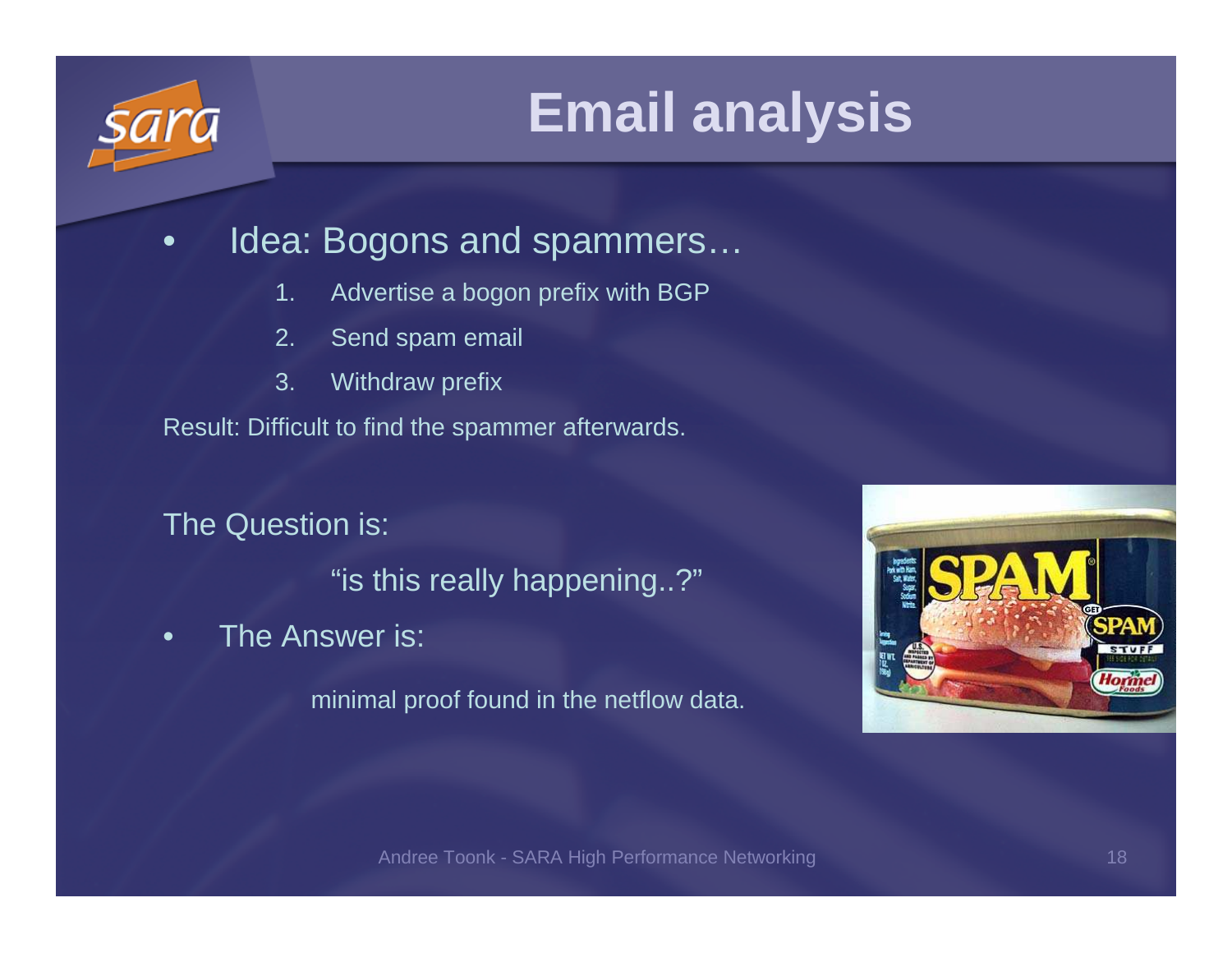

- •Found exactly 12 flows in the 86 million flows.
- •Source IP is bogon, destination TCP port 25
- •These flows had only rst or syn flags set
- •However, these packets should not be seen.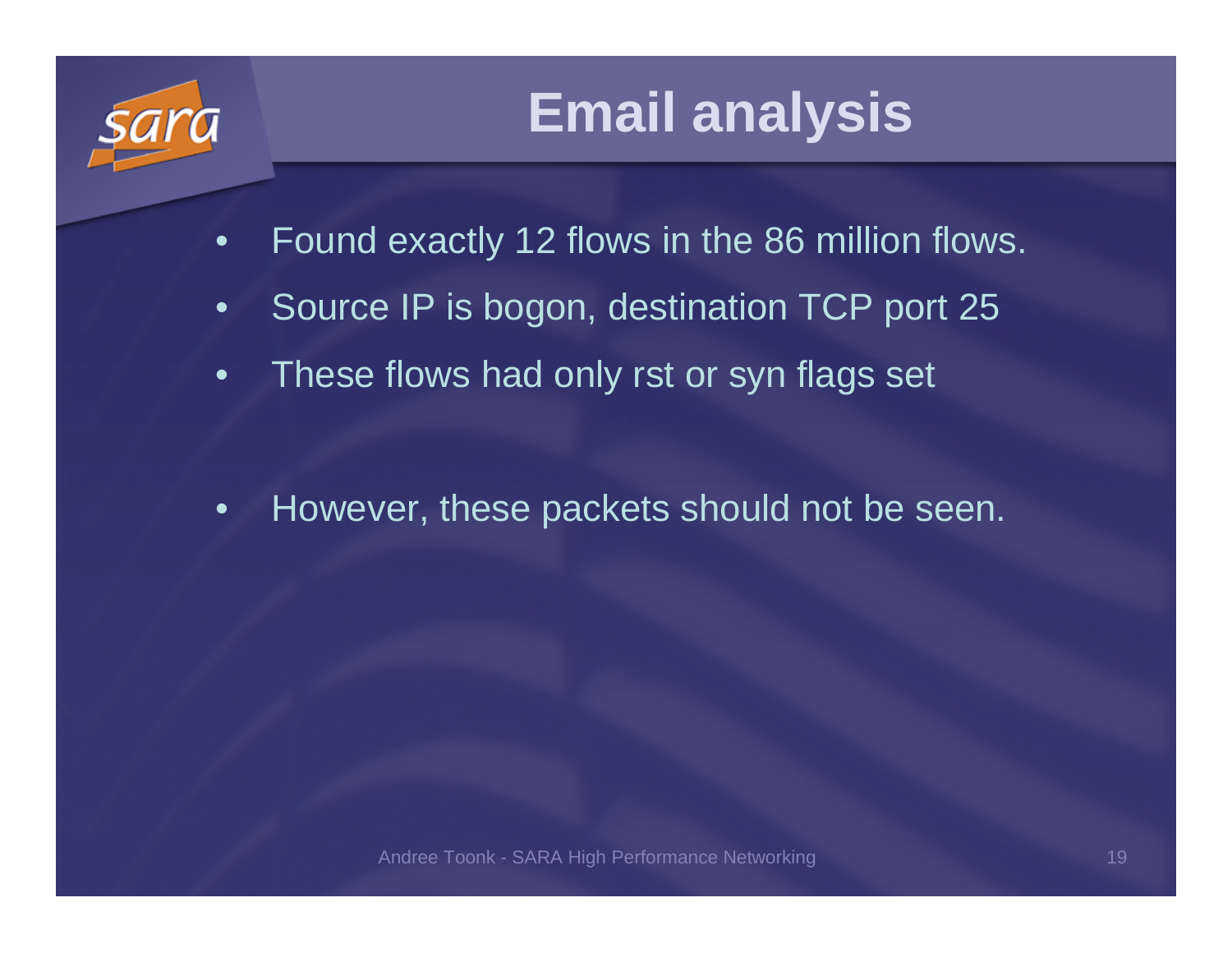- $\bullet$  Scan "received from" lines in email headers for bogon IP addresses
	- 1. Spam
	- 2. Non spam

|                        | Non spam email | <b>Spam email</b> |
|------------------------|----------------|-------------------|
| total email<br>scanned | 31502          | 53195             |
| emails with<br>bogon   | $\overline{7}$ | 2438              |
| email with<br>bogon %  | 0,02%          | 4,5%              |
| total bogons           | 7              | 2762              |

**\* non spam email = Not marked as spam by mailserver. In this case email from NANOG and IETF mailing lists**

**\*\* Spam email = email marked as spam by mail server (SpamAssassin** )

•Although the headers might be forged it's an indication that this is spam mail.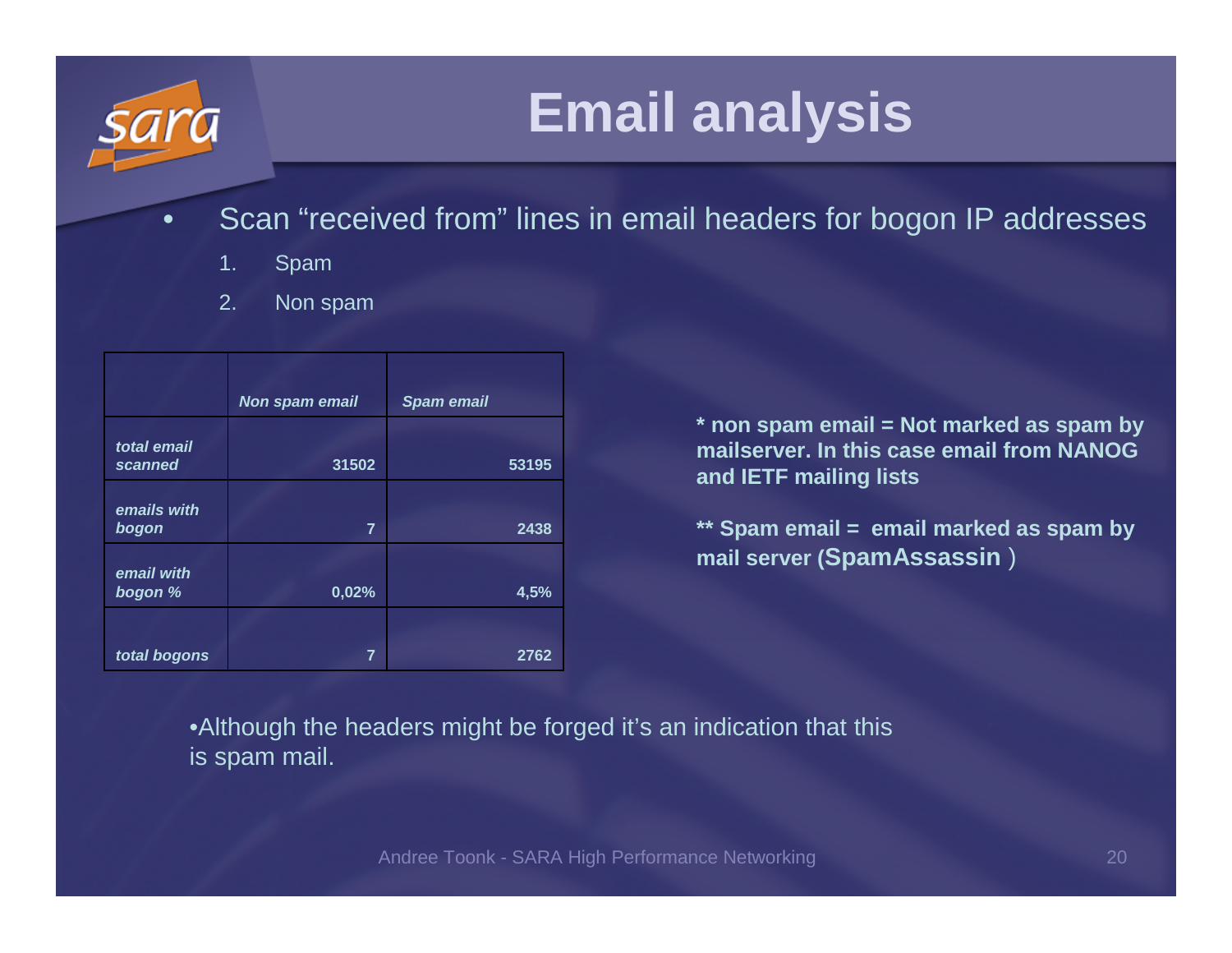

• A SpamAssassin plugin has been written

•Authors:

•Bas Toonk (bas@toonk.nl)•Andree Toonk (andree@sara.nl)

#### •Will check email headers for bogon IP addresses

Received: from smtp.spam.nl ([**198.18.0.26**]) by localserver with Microsoft SMTPSVC(6.0.3790.1830); Wed, 22 Nov 2006 16:45:03 +0100

#### <snip>

X-Virus-Scanned: by amavisd-new-20030616-p10 at toonk.nlX-Spam-Status: No, hits=1.8 tagged\_above=1.0 required=3.0 tests=AWL, BAYES\_05, **BOGONRECEIVEDLINE**, HTML\_50\_60, HTML\_MESSAGE X-Spam-Level: \*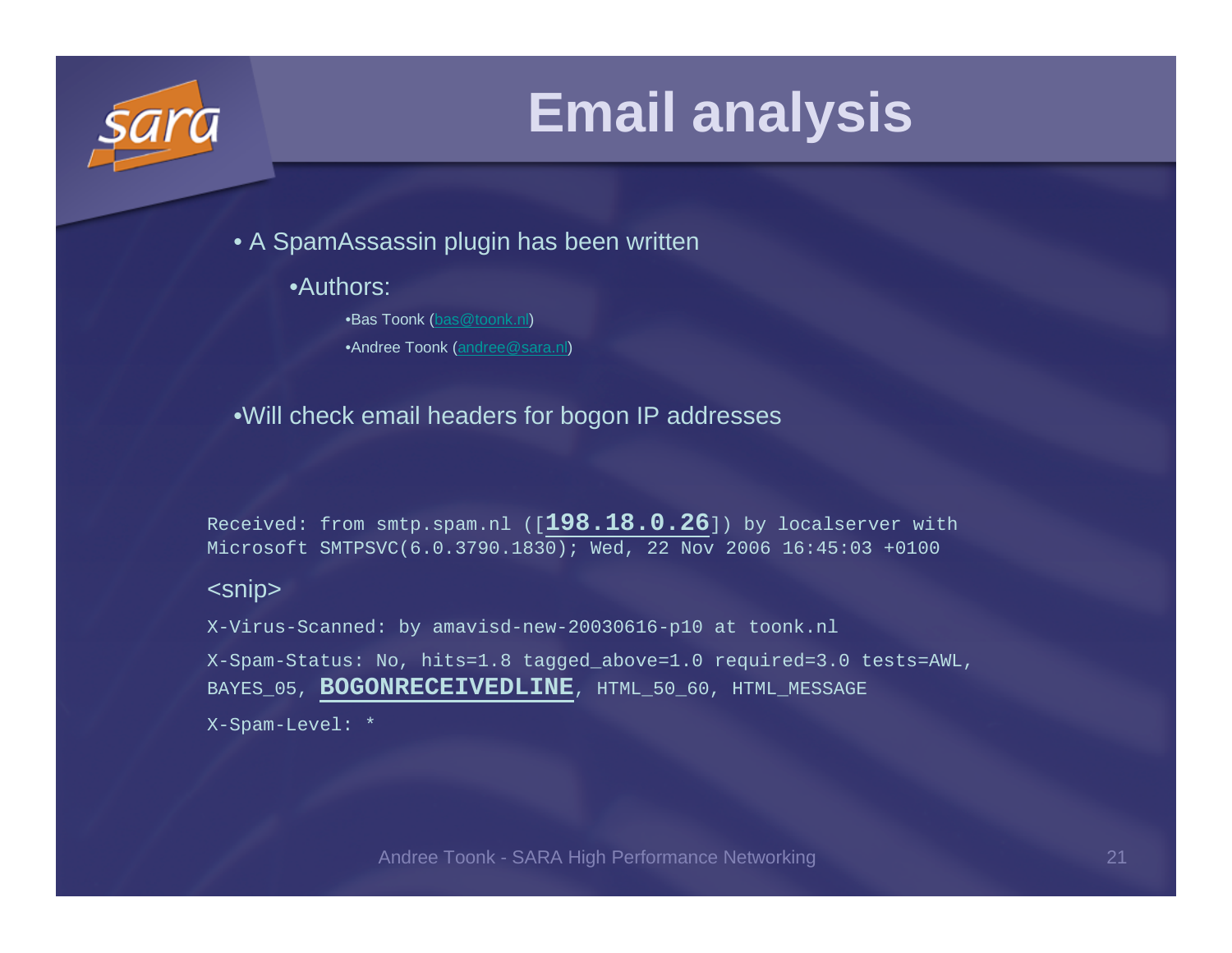

### Some conclusions (1)

- In the netflow data we found a lot of flows with Bogon addresses.
- Majority is RFC1918 (private space) addresses.■
- For IPv6 a lot of 6bone (3ffe::) $\sqrt{2}$
- Lot of traffic (scans) towards 'notorious' Windows services  $\sqrt{2}$ (1025,1026,1027, 135/139)
- Some flows were identified as configuration errors. $\blacksquare$
- some flows were identified as DOS attacks (spoofed bogon source  $\blacksquare$ address)
- Weird things, such as:Æ.
	- Traffic to TCP and UDP port 0₽
	- Protocol numbers that do not exist $\blacksquare$
	- Protocol number and Inet family mismatch $\blacksquare$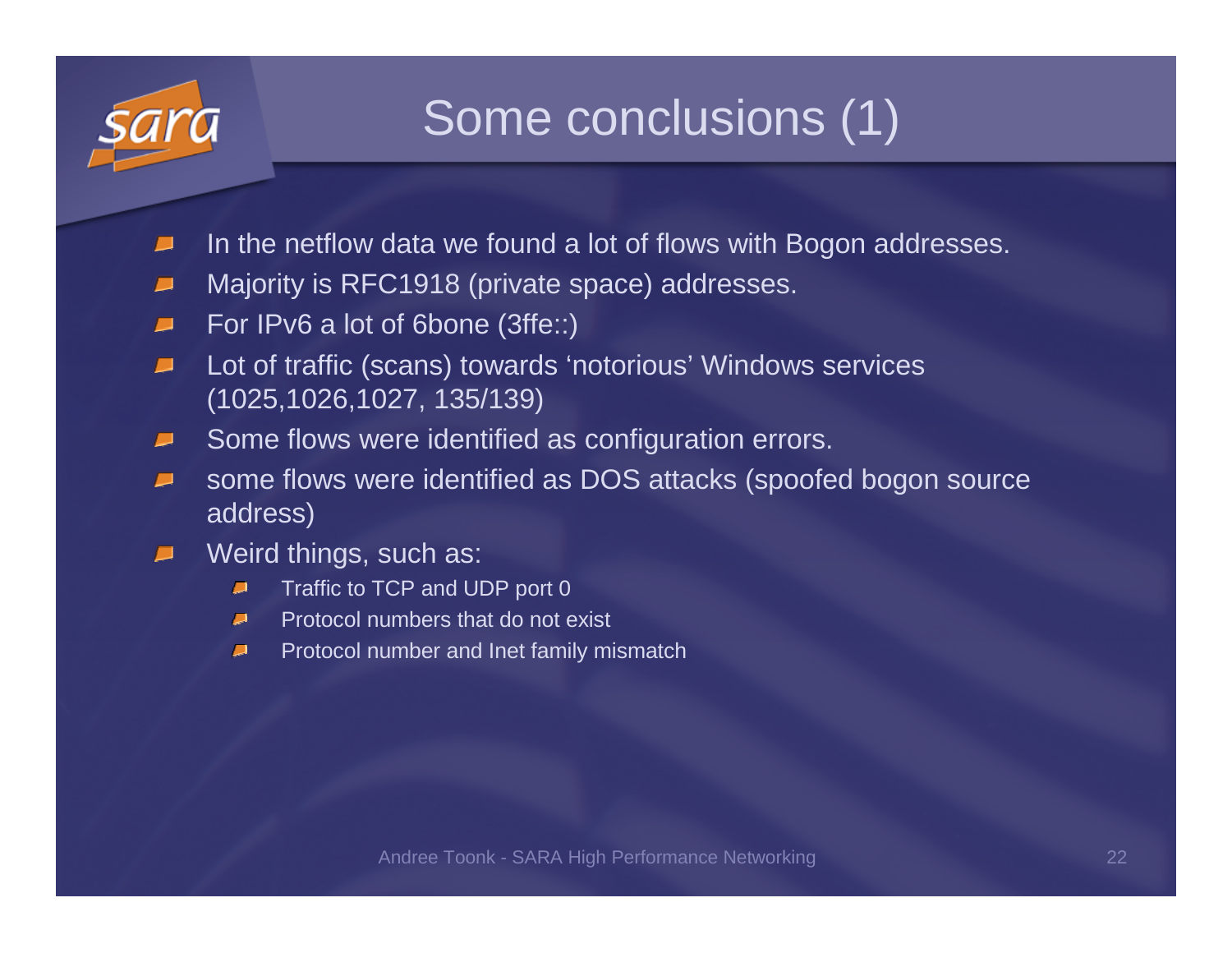

### Some conclusions (2)

- Bogons were found in routing table.
	- $\blacksquare$ On purpose or configuration error?
	- Typically between 1 and 5 bogons in the routing table $\blacksquare$
- 5% of the SPAM mail has a bogon address in header $\blacksquare$
- 0,02% of non SPAM mail has a bogon header $\blacksquare$ 
	- SpamAssassin plugin will be available soon $\blacksquare$
- A few flows to TCP port 25 (smtp) had bogon source address
	- Spammer?Ξ